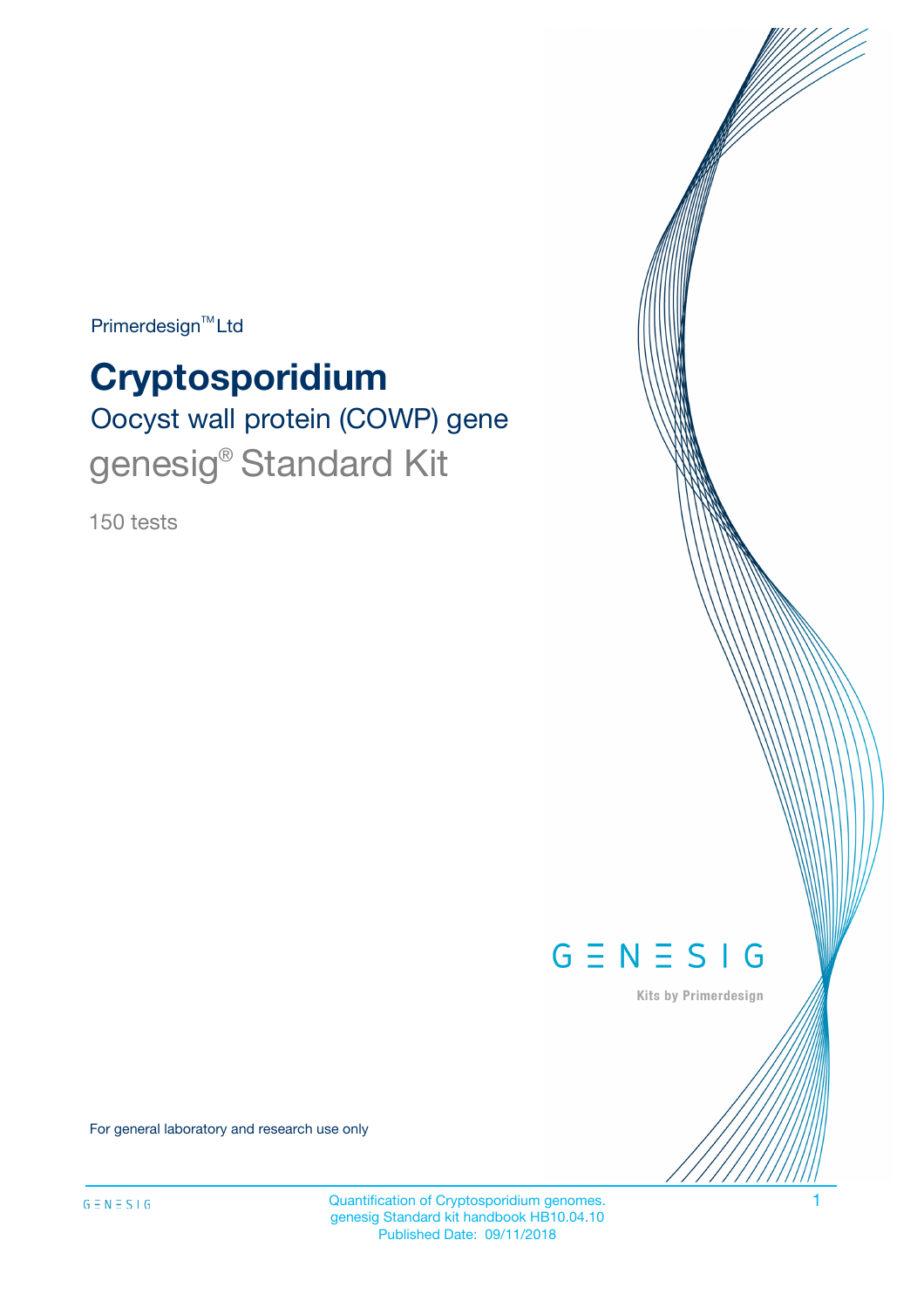# Introduction to Cryptosporidium

Cryptosporidium is a protozoan pathogen of the Apicomplexa phylum and causes a diarrheal illness called cryptosporidiosis. Cryptosporidium does not utilise an insect vector and is capable of completing its life cycle within a single host.

Cryptosporidiosis is typically an acute short-term infection but can become severe and nonresolving in children and immunocompromised individuals such as AIDS patients. The parasite is transmitted by environmentally hardy cysts (oocysts) that, once ingested, excyst in the small intestine and result in an infection of intestinal epithelial tissue. Transmission can occur via cysts excreted in faeces entering water supplies. Treatment of water by filtration can remove these cysts.

After infection, symptoms may manifest within 2 days and last up to 2 weeks. These include a low fever, stomach pains and watery diarrhea. Some individuals may be asymptomatic and are, along with those with symptoms, contagious for several weeks.

A number of species of Cryptosporidium infect mammals. In humans, the main causes of disease are C. parvum and C. hominis (previously C. parvum genotype 1). C. canis, C. felis, C. meleagridis, and C. muris can also cause disease in humans. The genome of Cryptosporidium parvum was sequenced in 2004 and was found to be unusual amongst Eukaryotes in that the mitochondria seem not to contain DNA.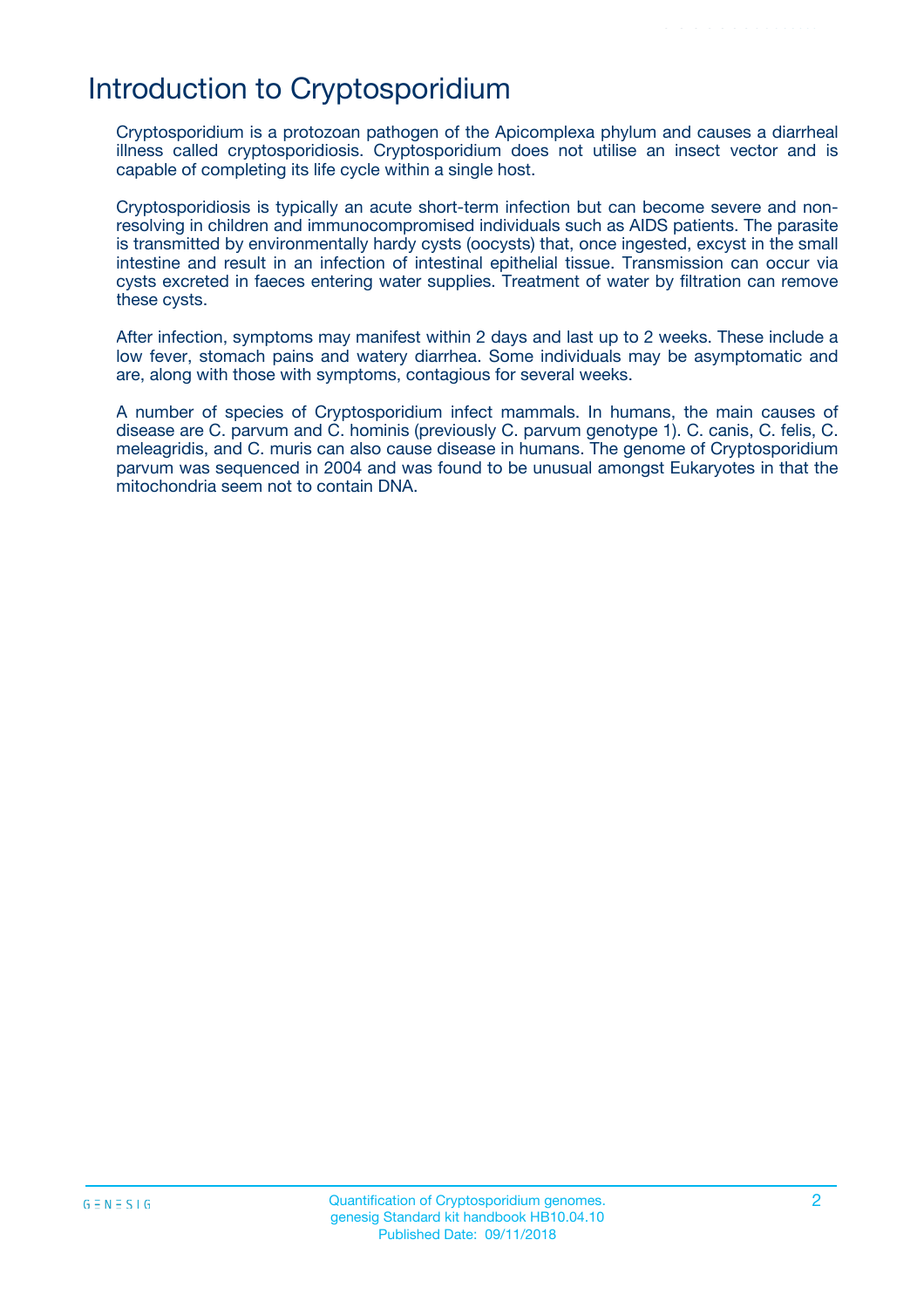

The Primerdesign genesig Kit for Cryptosporidium (Cryptosporidium) genomes is designed for the in vitro quantification of Cryptosporidium genomes. The kit is designed to have a broad detection profile. Specifically, the primers represent 100% homology with over 95% of the NCBI database reference sequences available at the time of design.

The dynamics of genetic variation means that new sequence information may become available after the initial design. Primerdesign periodically reviews the detection profiles of our kits and when required releases new versions.

If you require further information, or have a specific question about the detection profile of this kit then please send an e.mail to enquiry@primerdesign.co.uk and our bioinformatics team will answer your question.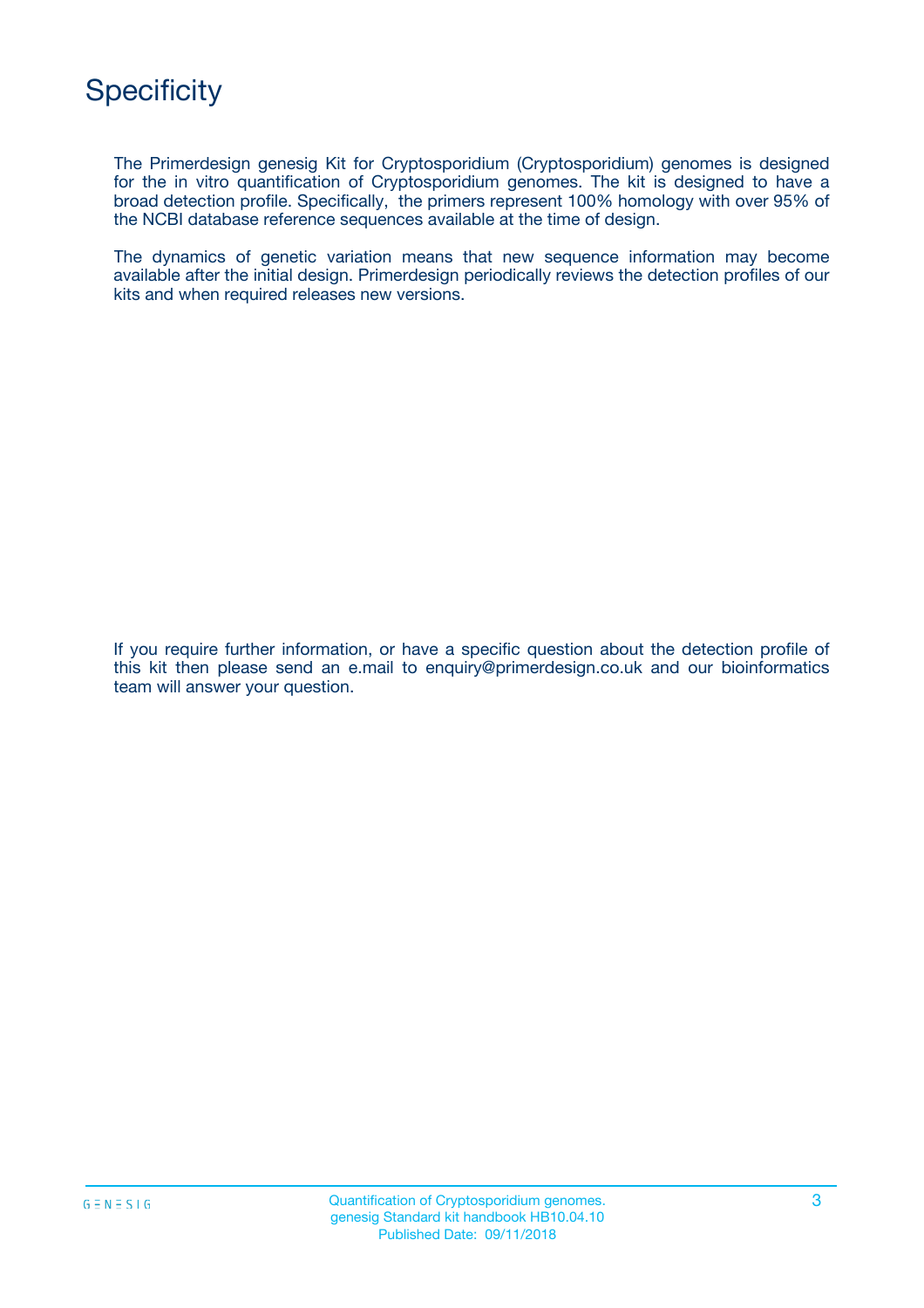# Kit contents

- **Cryptosporidium specific primer/probe mix (150 reactions BROWN)** FAM labelled
- **Cryptosporidium positive control template (for Standard curve RED)**
- **RNase/DNase free water (WHITE)** for resuspension of primer/probe mixes
- **Template preparation buffer (YELLOW)** for resuspension of positive control template and standard curve preparation

# Reagents and equipment to be supplied by the user

### **Real-time PCR Instrument**

#### **Extraction kit**

This kit is recommended for use with genesig Easy DNA/RNA extraction kit. However, it is designed to work well with all processes that yield high quality RNA and DNA with minimal PCR inhibitors.

#### **oasig**TM **lyophilised or Precision**®**PLUS 2X qPCR Master Mix**

This kit is intended for use with oasig or PrecisionPLUS2X qPCR Master Mix.

**Pipettors and Tips**

**Vortex and centrifuge**

**Thin walled 1.5 ml PCR reaction tubes**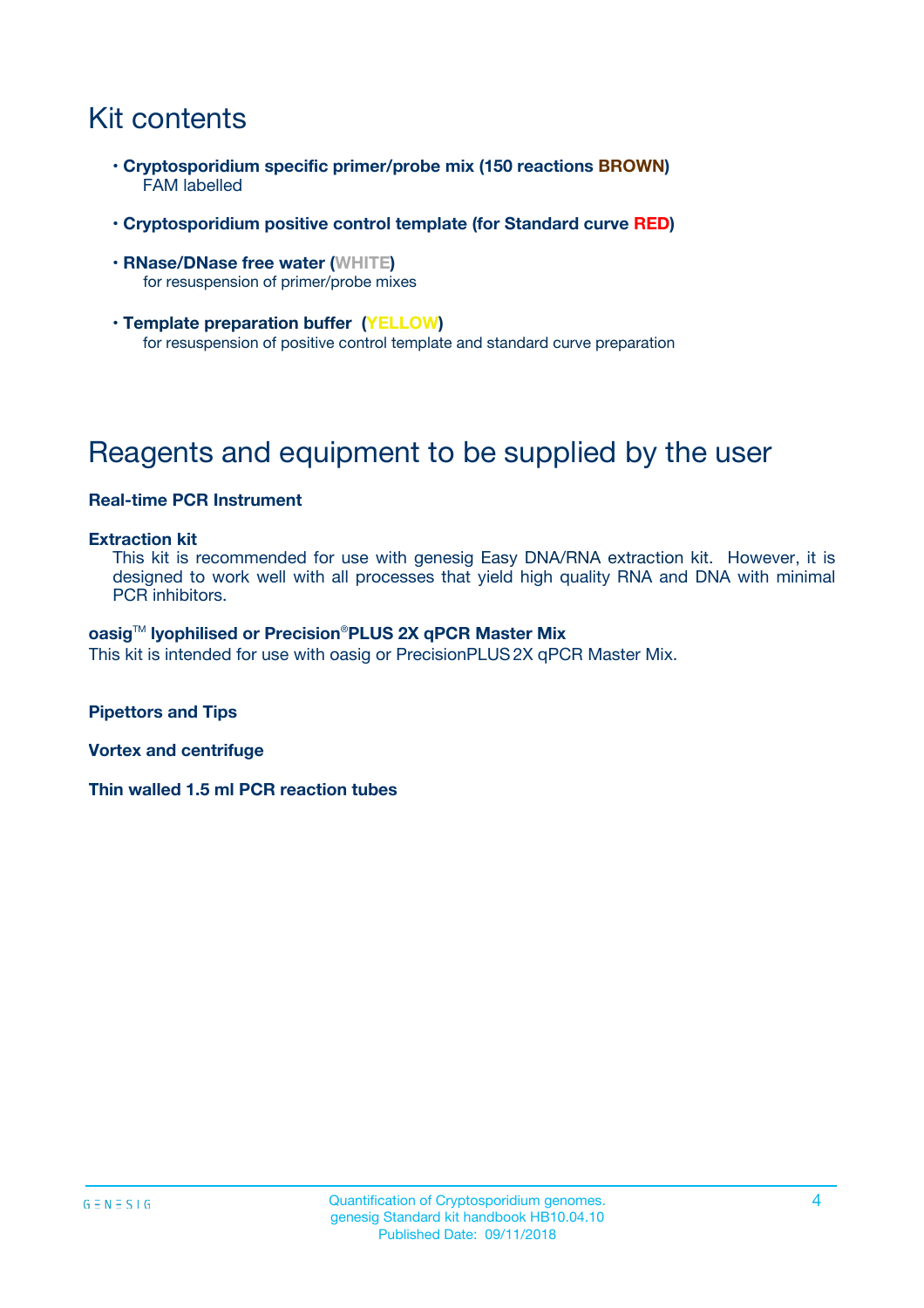### Kit storage and stability

This kit is stable at room temperature but should be stored at -20ºC on arrival. Once the lyophilised components have been resuspended they should not be exposed to temperatures above -20°C for longer than 30 minutes at a time and unnecessary repeated freeze/thawing should be avoided. The kit is stable for six months from the date of resuspension under these circumstances.

If a standard curve dilution series is prepared this can be stored frozen for an extended period. If you see any degradation in this serial dilution a fresh standard curve can be prepared from the positive control.

Primerdesign does not recommend using the kit after the expiry date stated on the pack.

### Suitable sample material

All kinds of sample material suited for PCR amplification can be used. Please ensure the samples are suitable in terms of purity, concentration, and DNA integrity. Always run at least one negative control with the samples. To prepare a negative-control, replace the template DNA sample with RNase/DNase free water.

### Dynamic range of test

Under optimal PCR conditions genesig Cryptosporidium detection kits have very high priming efficiencies of >95% and can detect less than 100 copies of target template.

### Notices and disclaimers

This product is developed, designed and sold for research purposes only. It is not intended for human diagnostic or drug purposes or to be administered to humans unless clearly expressed for that purpose by the Food and Drug Administration in the USA or the appropriate regulatory authorities in the country of use. During the warranty period Primerdesign genesig detection kits allow precise and reproducible data recovery combined with excellent sensitivity. For data obtained by violation to the general GLP guidelines and the manufacturer's recommendations the right to claim under guarantee is expired. PCR is a proprietary technology covered by several US and foreign patents. These patents are owned by Roche Molecular Systems Inc. and have been sub-licensed by PE Corporation in certain fields. Depending on your specific application you may need a license from Roche or PE to practice PCR. Additional information on purchasing licenses to practice the PCR process may be obtained by contacting the Director of Licensing at Roche Molecular Systems, 1145 Atlantic Avenue, Alameda, CA 94501 or Applied Biosystems business group of the Applera Corporation, 850 Lincoln Centre Drive, Foster City, CA 94404. In addition, the 5' nuclease assay and other homogeneous amplification methods used in connection with the PCR process may be covered by U.S. Patents 5,210,015 and 5,487,972, owned by Roche Molecular Systems, Inc, and by U.S. Patent 5,538,848, owned by The Perkin-Elmer Corporation.

### Trademarks

Primerdesign™ is a trademark of Primerdesign Ltd.

genesig $^\circledR$  is a registered trademark of Primerdesign Ltd.

The PCR process is covered by US Patents 4,683,195, and 4,683,202 and foreign equivalents owned by Hoffmann-La Roche AG. BI, ABI PRISM® GeneAmp® and MicroAmp® are registered trademarks of the Applera Genomics (Applied Biosystems Corporation). BIOMEK® is a registered trademark of Beckman Instruments, Inc.; iCycler™ is a registered trademark of Bio-Rad Laboratories, Rotor-Gene is a trademark of Corbett Research. LightCycler™ is a registered trademark of the Idaho Technology Inc. GeneAmp®, TaqMan® and AmpliTaqGold® are registered trademarks of Roche Molecular Systems, Inc., The purchase of the Primerdesign reagents cannot be construed as an authorization or implicit license to practice PCR under any patents held by Hoffmann-LaRoche Inc.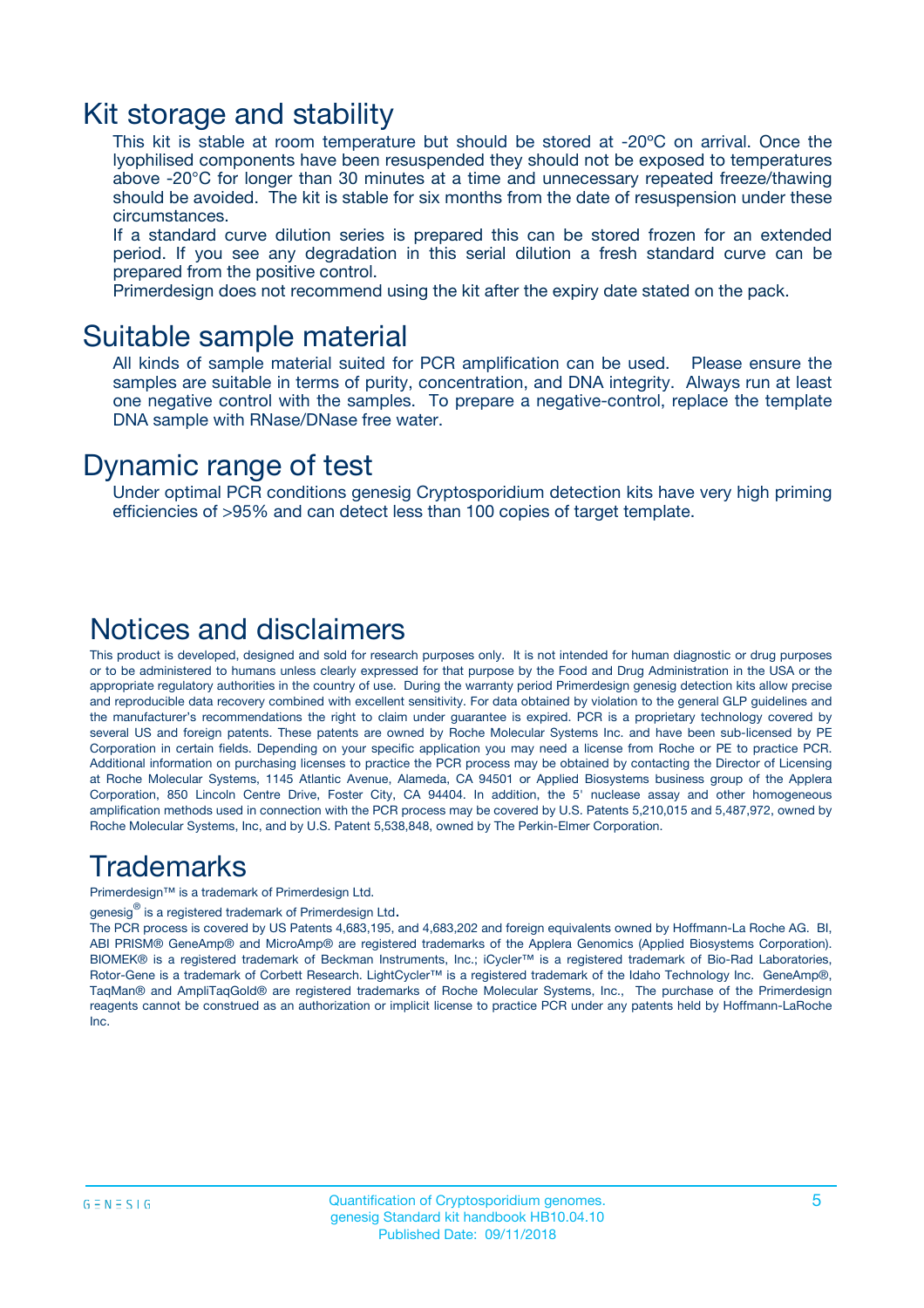## Principles of the test

#### **Real-time PCR**

A Cryptosporidium specific primer and probe mix is provided and this can be detected through the FAM channel.

The primer and probe mix provided exploits the so-called TaqMan® principle. During PCR amplification, forward and reverse primers hybridize to the Cryptosporidium DNA. A fluorogenic probe is included in the same reaction mixture which consists of a DNA probe labeled with a 5`-dye and a 3`-quencher. During PCR amplification, the probe is cleaved and the reporter dye and quencher are separated. The resulting increase in fluorescence can be detected on a range of qPCR platforms.

#### **Positive control**

For copy number determination and as a positive control for the PCR set up, the kit contains a positive control template. This can be used to generate a standard curve of Cryptosporidium copy number / Cq value. Alternatively the positive control can be used at a single dilution where full quantitative analysis of the samples is not required. Each time the kit is used, at least one positive control reaction must be included in the run. A positive result indicates that the primers and probes for detecting the target Cryptosporidium gene worked properly in that particular experimental scenario. If a negative result is obtained the test results are invalid and must be repeated. Care should be taken to ensure that the positive control does not contaminate any other kit component which would lead to false-positive results. This can be achieved by handling this component in a Post PCR environment. Care should also be taken to avoid cross-contamination of other samples when adding the positive control to the run. This can be avoided by sealing all other samples and negative controls before pipetting the positive control into the positive control well.

#### **Negative control**

To validate any positive findings a negative control reaction should be included every time the kit is used. For this reaction the RNase/DNase free water should be used instead of template. A negative result indicates that the reagents have not become contaminated while setting up the run.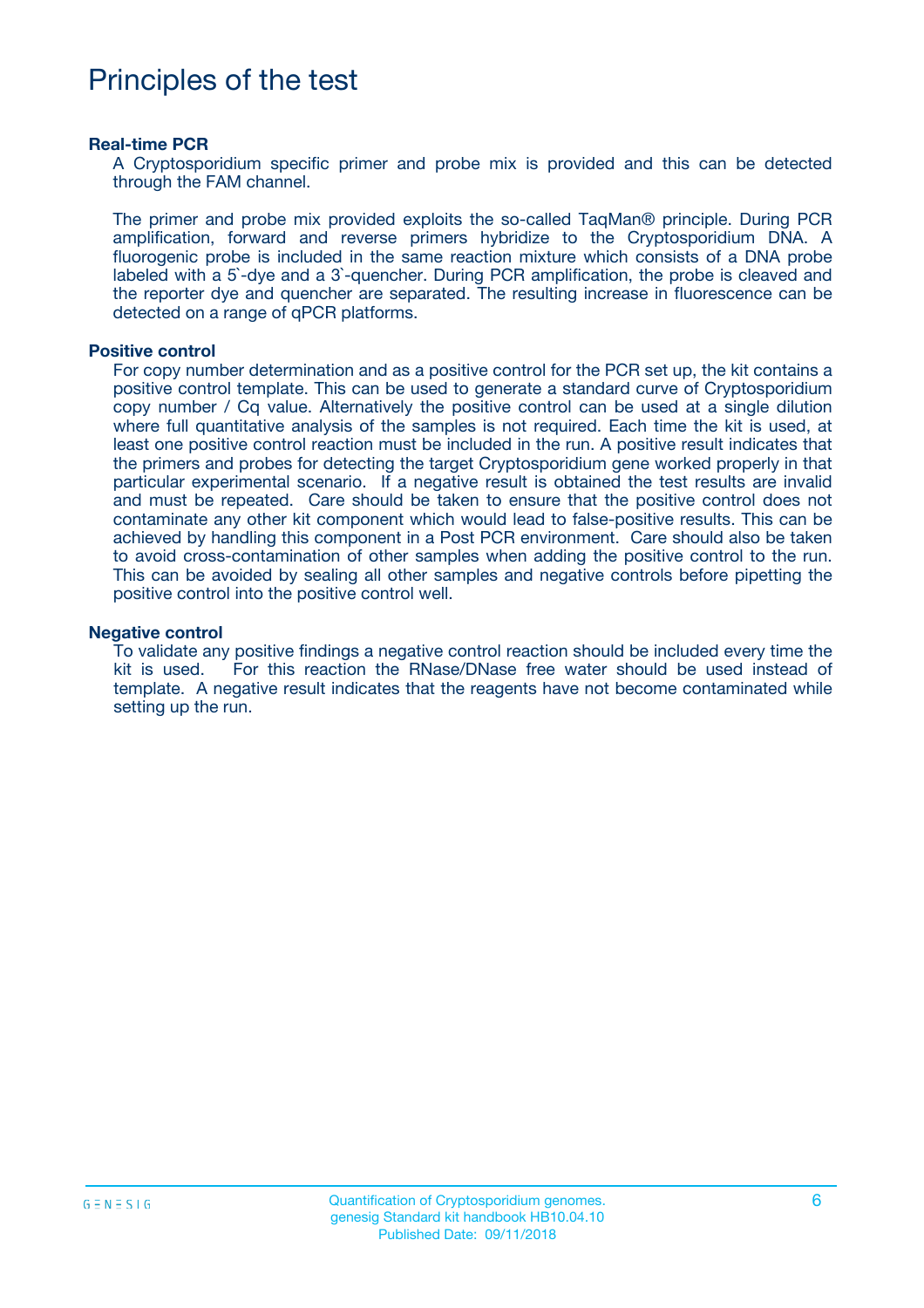### Resuspension protocol

To minimize the risk of contamination with foreign DNA, we recommend that all pipetting be performed in a PCR clean environment. Ideally this would be a designated PCR lab or PCR cabinet. Filter tips are recommended for all pipetting steps.

#### **1. Pulse-spin each tube in a centrifuge before opening.**

This will ensure lyophilised primer and probe mix is in the base of the tube and is not spilt upon opening the tube.

**2. Resuspend the kit components in the RNase/DNase free water supplied, according to the table below.**

To ensure complete resuspension, vortex each tube thoroughly.

| Component - resuspend in water           | Volume |
|------------------------------------------|--------|
| <b>Pre-PCR pack</b>                      |        |
| Cryptosporidium primer/probe mix (BROWN) | 165 ul |

#### **3. Resuspend the positive control template in the template preparation buffer supplied, according to the table below:**

To ensure complete resuspension, vortex the tube thoroughly.

| Component - resuspend in template preparation buffer | Wolume' |
|------------------------------------------------------|---------|
| <b>Post-PCR heat-sealed foil</b>                     |         |
| Cryptosporidium Positive Control Template (RED) *    | 500 µl  |

\* This component contains high copy number template and is a VERY significant contamination risk. It must be opened and handled in a separate laboratory environment, away from the other components.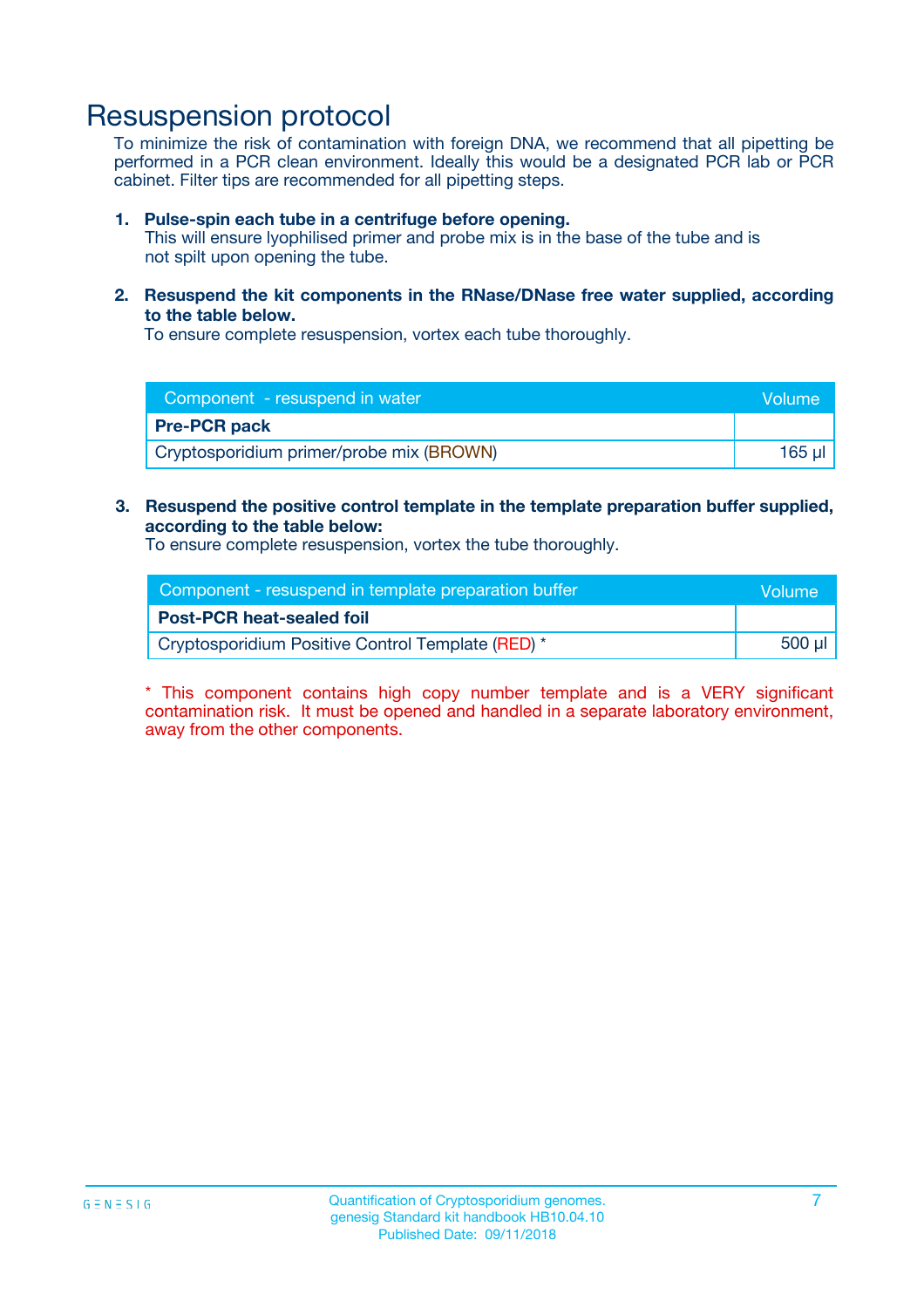# qPCR detection protocol

**1. For each DNA sample prepare a reaction mix according to the table below:** Include sufficient reactions for positive and negative controls.

| Component                                 | Volume           |
|-------------------------------------------|------------------|
| oasig or PrecisionPLUS 2X qPCR Master Mix | $10 \mu$         |
| Cryptosporidium primer/probe mix (BROWN)  | 1 µl             |
| <b>RNase/DNase free water (WHITE)</b>     | $4 \mu$          |
| <b>Final Volume</b>                       | 15 <sub>ul</sub> |

- **2. Pipette 15µl of this mix into each well according to your qPCR experimental plate set up.**
- **3. Prepare DNA templates for each of your samples.**
- **4. Pipette 5µl of DNA template into each well, according to your experimental plate set up.**

For negative control wells use 5µl of RNase/DNase free water. The final volume in each well is 20µl.

**5. If a standard curve is included for quantitative analysis, prepare a reaction mix according to the table below:**

| Component                                 | Volume          |
|-------------------------------------------|-----------------|
| oasig or PrecisionPLUS 2X qPCR Master Mix | 10 µl           |
| Cryptosporidium primer/probe mix (BROWN)  | 1 µI            |
| <b>RNase/DNase free water (WHITE)</b>     | $4 \mu$         |
| <b>Final Volume</b>                       | 15 <sub>µ</sub> |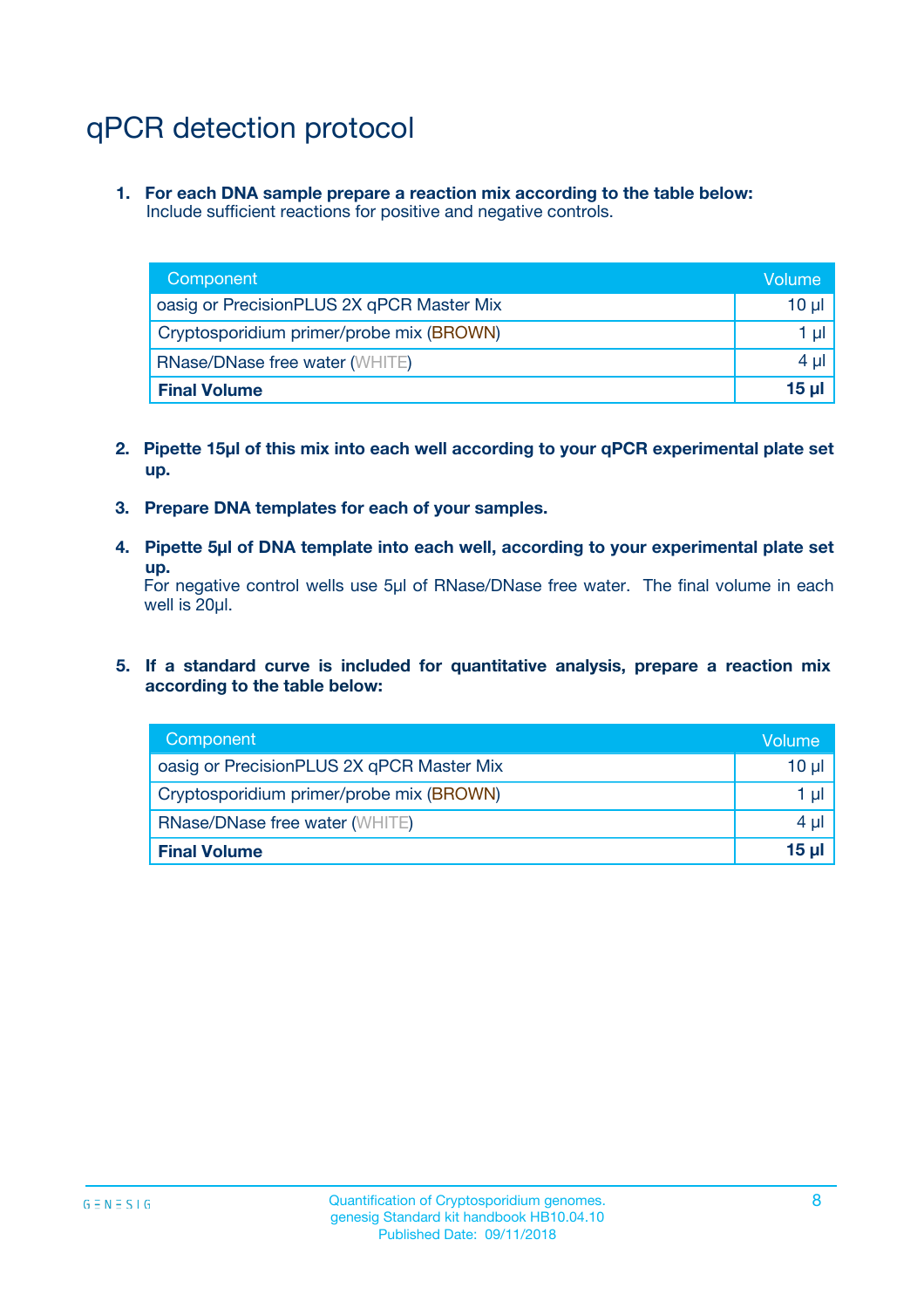### **6. Preparation of a standard curve dilution series.**

- 1) Pipette 90µl of template preparation buffer into 5 tubes and label 2-6
- 2) Pipette 10µl of Positive Control Template (RED) into tube 2
- 3) Vortex thoroughly
- 4) Change pipette tip and pipette 10µl from tube 2 into tube 3
- 5) Vortex thoroughly

Repeat steps 4 and 5 to complete the dilution series

| <b>Standard Curve</b>         | <b>Copy Number</b>     |
|-------------------------------|------------------------|
| Tube 1 Positive control (RED) | $2 \times 10^5$ per µl |
| Tube 2                        | $2 \times 10^4$ per µl |
| Tube 3                        | $2 \times 10^3$ per µl |
| Tube 4                        | $2 \times 10^2$ per µl |
| Tube 5                        | 20 per µl              |
| Tube 6                        | 2 per ul               |

7. Pipette 5µl of standard template into each well for the standard curve according to your experimental plate set up.

The final volume in each well is 20µl.

# qPCR amplification protocol

Amplification conditions using oasig or PrecisionPLUS2X qPCR Master Mix.

| <b>Step</b> |                   | <b>Time</b>     | Temp    |
|-------------|-------------------|-----------------|---------|
|             | Enzyme activation | 2 min           | 95 °C   |
| Cycling x50 | Denaturation      | 10 <sub>s</sub> | 95 $°C$ |
|             | DATA COLLECTION * | 60 s            | 60 °C   |

\* Fluorogenic data should be collected during this step through the FAM channel